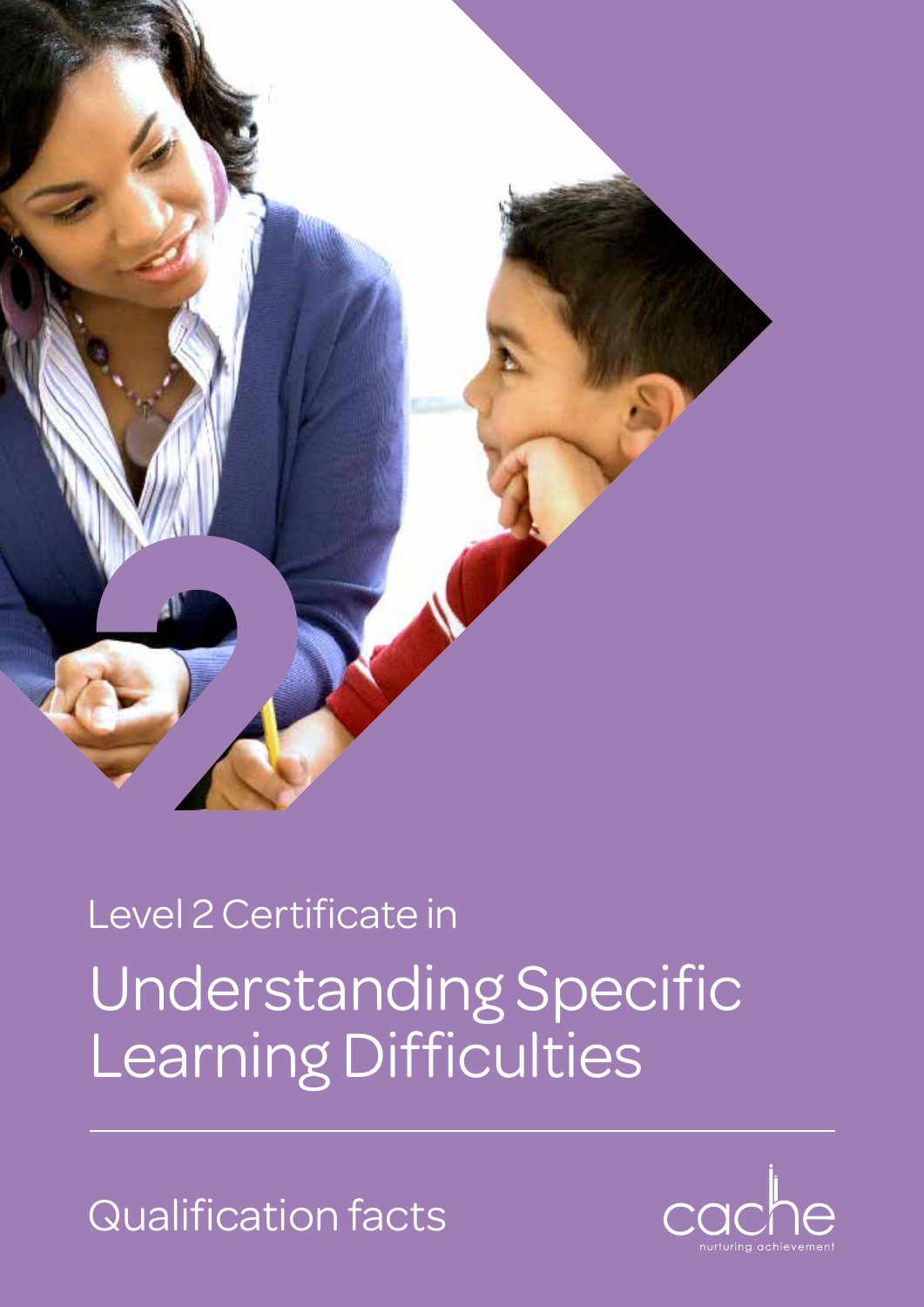# out this qualification

The purpose of this qualification is to equip learners with the knowledge of different Specific Learning Difficulties, how they are diagnosed and how individuals can be supported. The qualification can be used by a wide range of learners looking to improve their knowledge and awareness in this subject area, including those working within healthcare, social care and education contexts.

The qualification is also suitable for teaching staff, care staff or anyone looking to build their knowledge of dyslexia and other learning difficulties.

## Entry requirements

This qualification is suitable for learners aged 16 and above. We do not set any other entry requirements but Centres may have their own guidelines

# Experience in the workplace

Learners do not need to be working or undertaking practical placements to take this qualification.

# Qualification structure

To be awarded the Certificate, learners are required to successfully complete **5 mandatory units.**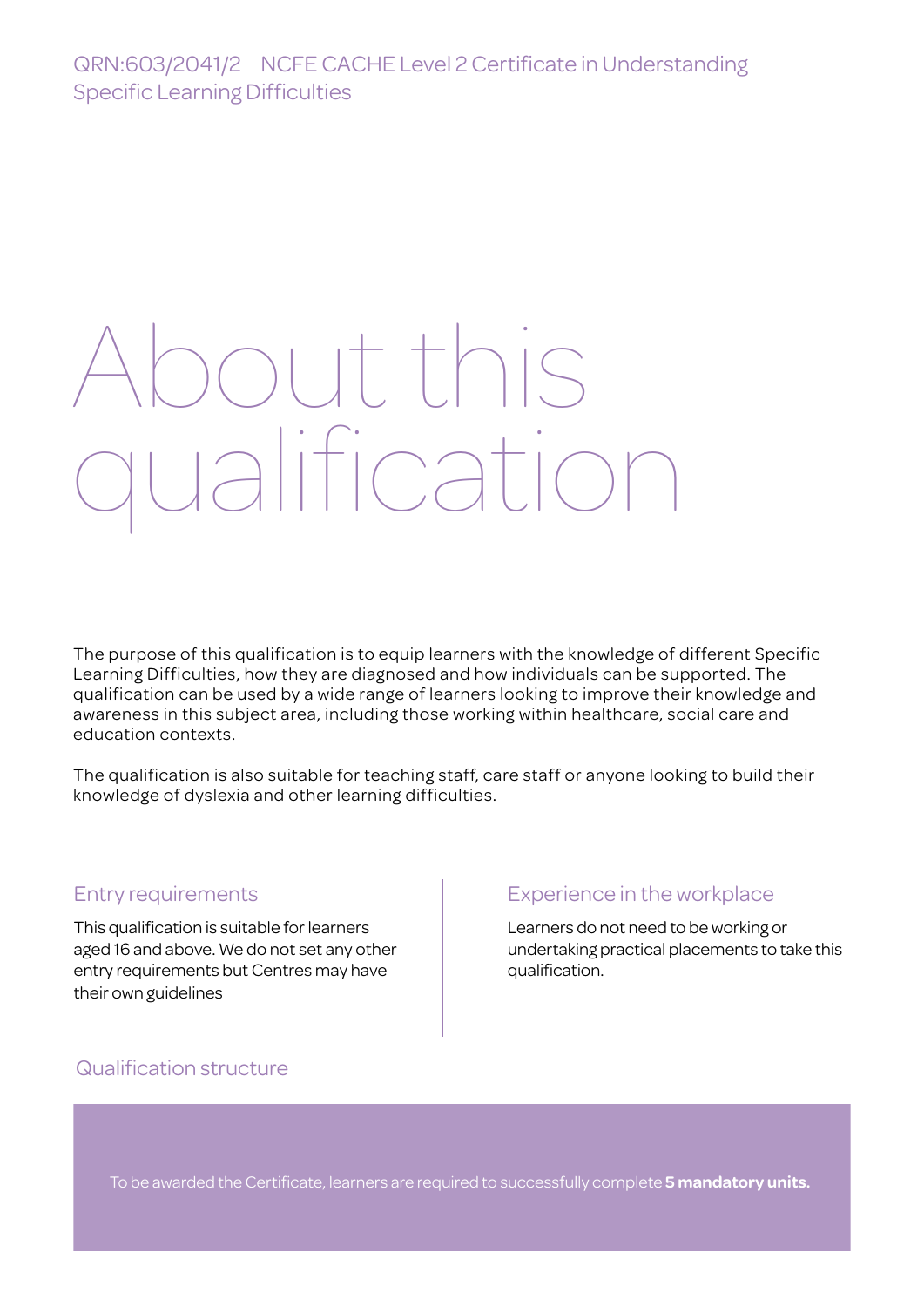| Unit ref no. | Unit no.   | Title                                                                       | Unit type | Level | GL |
|--------------|------------|-----------------------------------------------------------------------------|-----------|-------|----|
| Unit 01      | J/615/9454 | Understand Specific Learning Difficulties                                   | Mandatory | 2     | 26 |
| Unit 02      | L/615/9455 | Understand the effects of Specific Learning<br><b>Difficulties</b>          | Mandatory | 2     | 27 |
| Unit 03      | R/615/9456 | Understand the diagnosis of Specific Learning<br><b>Difficulties</b>        | Mandatory | 2     | 25 |
| Unit 04      | Y/615/9457 | Understanding supporting individuals with Specific<br>Learning Difficulties | Mandatory | 2     | 27 |
| Unit 05      | D/615/9458 | Understand the context of Specific Learning<br><b>Difficulties</b>          | Mandatory | 2     | 24 |

Total Guided Learning Hours: 129

#### Assessment

This qualification is assessed via an internally assessed portfolio of evidence.

## Progression

Learners who achieve this qualification could progress to:

- Level 2 Certificate in Principles of Working with Individuals with Learning Disabilities
- Level 2 Diploma in Health and Social Care (Adults) for England
- Level 2 Certificate in Understanding Autism
- Level 2 and 3 qualifications in Supporting Individuals with Learning Disabilities
- Level 2 and 3 Certificates in Supporting Teaching and Learning in Schools
- Level 2 and 3 Diploma for the Children and Young People's Workforce
- Level 3 Award in Supporting Children and Young People's Speech, Language and Communication.

## For more information

Full details of this qualification can be found on our website www.cache.org.uk.